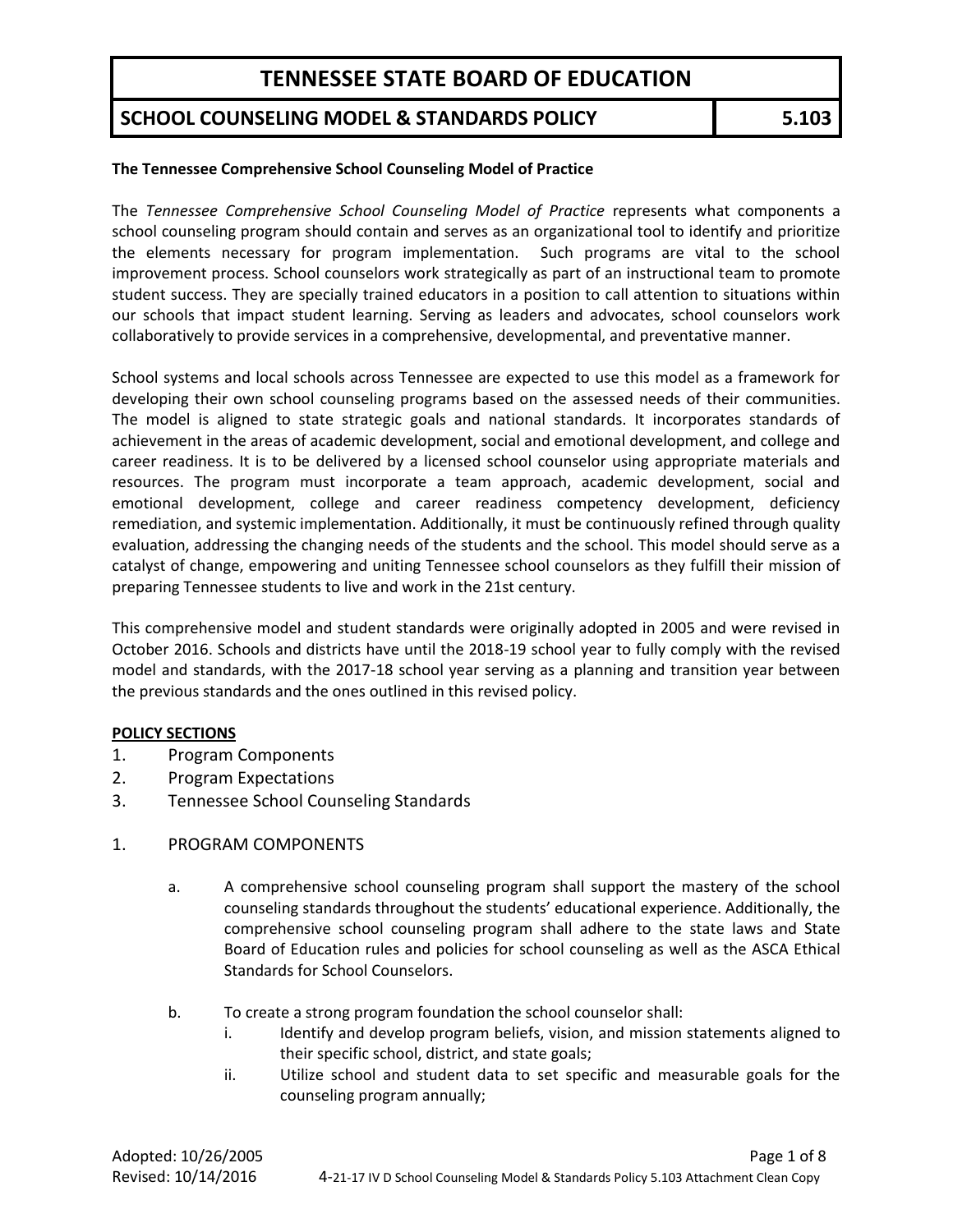### **SCHOOL COUNSELING MODEL & STANDARDS POLICY 5.103**

- iii. Use school counseling standards to assess student growth and development and guide the development of strategies, activities, and services that help students achieve their highest potential; and
- iv. Consult the school counselor competencies and ethical standards to guide decision making, professional growth, and ensure students have access to a high quality school counseling program.
- c. To ensure that the comprehensive school counseling program is effectively managed, the school counselor shall:
	- i. Conduct an annual counseling program assessment to identify strengths and opportunities for program growth and effectiveness;
	- ii. Assess professional skills to determine a professional growth plan; and
	- iii. Utilize advisory councils, program management agreements, school data, use of time assessments, and action plans to assess student and school needs, deliver counseling services, and measure the impact of the counseling program.
- d. The school counselor shall include the following activities in the delivery component:
	- i. Deliver large group, classroom, and school-wide curricula designed to help students achieve mastery of counseling standards appropriate for their developmental level;
	- ii. Utilize individual student appraisal and advisement to help all students plan, monitor, and manage their own learning as well as to achieve in academics, social and emotional development, and college and career readiness;
	- iii. Provide individual and group counseling to address students' immediate needs and concerns and resolve academic, social and emotional, or college and career issues that are interrupting learning;
	- iv. Provide support and assistance to students and school community to navigate critical and emergency situations;
	- v. Make students and families aware of school and community resources that can provide additional information or assistance to help students be successful;
	- vi. Share strategies that support student achievement with parents, teachers, other educators, or community organizations through consultation; and
	- vii. Collaborate with other educators, parents, and the community to support student achievement and advocate for access and equity for all students through teaming, partnering, participating on school/district committees, and facilitating parent or staff workshops.
- e. To ensure that the comprehensive school counseling program is accountable and effective, the school counselor shall:
	- i. Analyze school achievement, attendance, and discipline data to identify impact of the counseling program on student development and growth;
	- ii. Examine program results data and stakeholder feedback to determine the extent of change in student learning and behavior and mastery of counseling standards;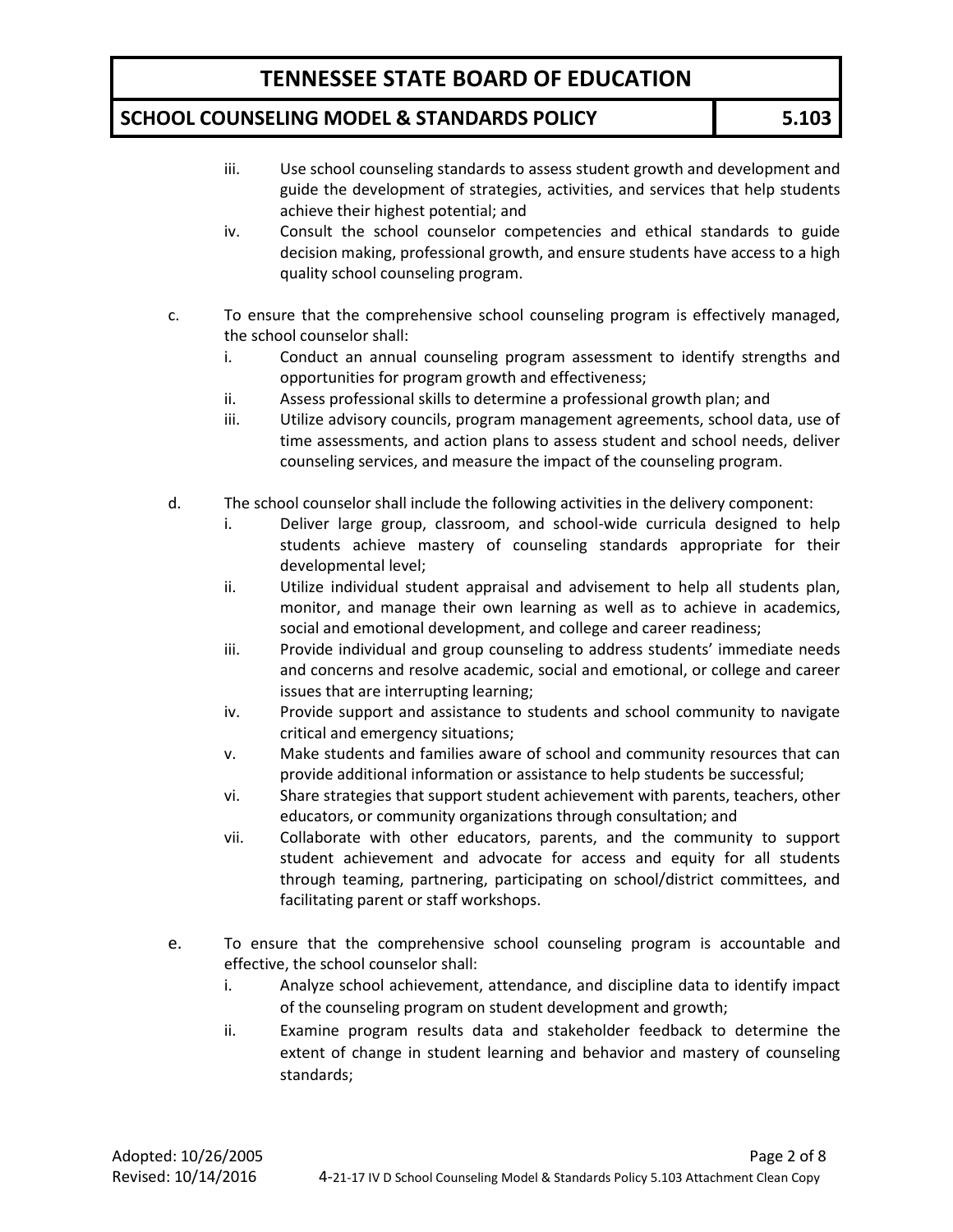### **SCHOOL COUNSELING MODEL & STANDARDS POLICY 5.103**

- iii. Evaluate school counseling program for areas of strength and opportunities for program improvement, including a yearly review of annual program goals;
- iv. Communicate accountability results with stakeholders.

### 2. PROGRAM EXPECTATIONS

- a. Budget:
	- i. An adequate school counseling budget should be established to reflect program needs.
	- ii. The counseling staff shall be included in the budget planning. Counselors should provide information regarding funds needed and knowledge of other funding sources that may be available.
	- iii. Such information should be included in the program management agreement between administration and counseling department.
- b. Facilities:
	- i. A counseling office should be established in each school to implement a comprehensive school counseling program. The office should be accessible to all students, including those with disabilities.
	- ii. The counselor shall have access to a private office designed to protect students' right to privacy and confidentiality.
- c. Materials:
	- i. School counselors should have access to research-based materials and resources to implement developmentally appropriate activities for each grade level. This includes both curricula and relevant assessments and inventories.
- d. Supplies/Equipment/Technology:
	- i. School counseling supplies and equipment should be relevant to the program and appropriate for the community it serves. These should be easily accessible and of sufficient quantity to support the program.
- e. Staffing:
	- i. The school counselor shall be licensed by the Tennessee Department of Education and shall have the training needed for fulfilling the responsibilities and specialized job assignments.
	- ii. It is strongly recommended that the length of a counselor's contract be extended to ensure adequate time to plan and implement a quality program.
	- iii. Clerical support staff and other system support should be provided to ensure the effective management and delivery of quality comprehensive school counseling programs.
	- iv. Appropriate counselor/student ratios are critical for program success and increased student achievement and development. The current student to counselor ratios, as calculated in the Basic Education Program (BEP) Formula, are: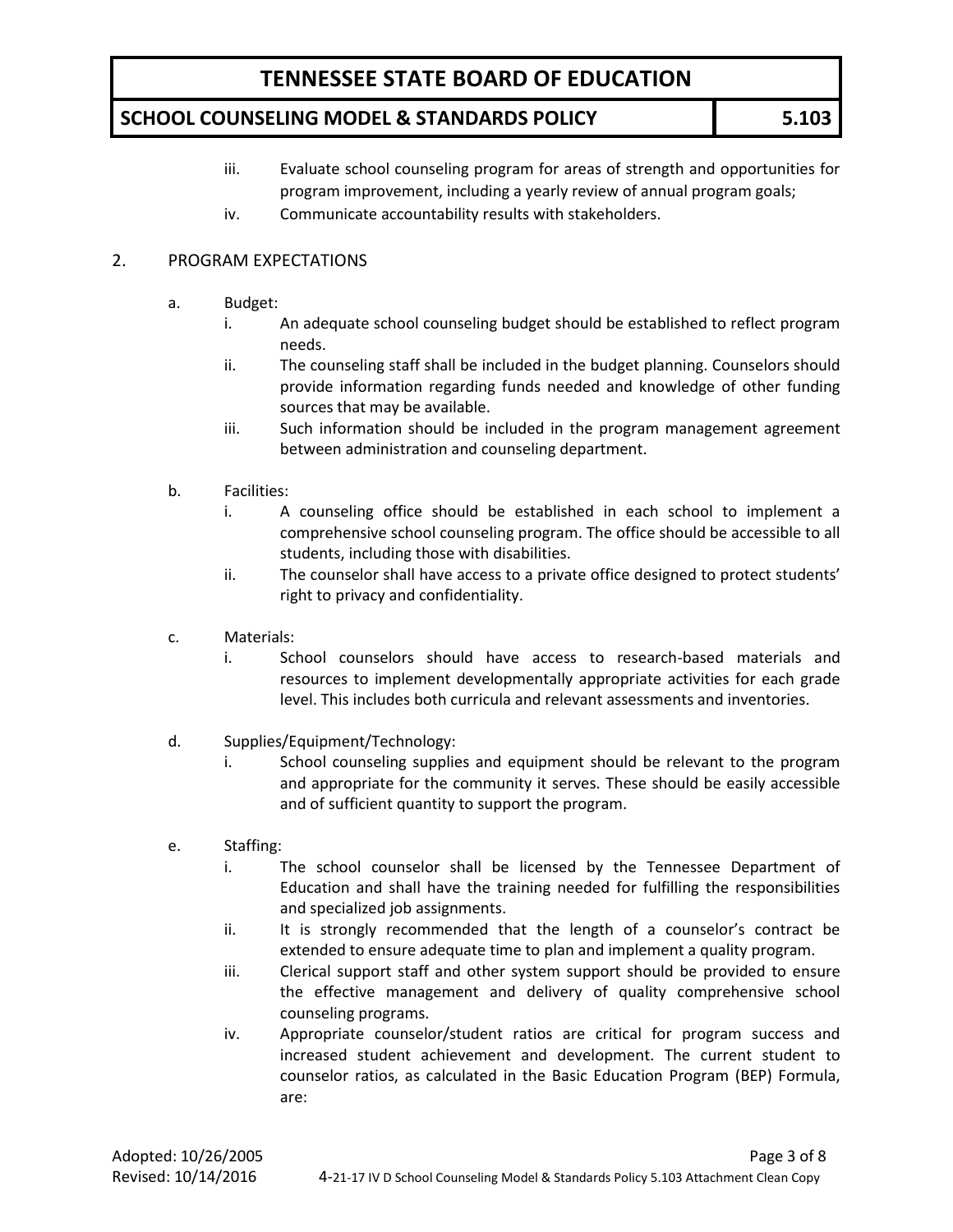### **SCHOOL COUNSELING MODEL & STANDARDS POLICY 5.103**

- Elementary School Counselors Grades K-6: **1:500**
- Secondary School Counselors Grades 7-12: **1:350**
- f. Use of Time:
	- i. In order to deliver an effective comprehensive school counseling program, school counselors shall spend the majority of their time in direct and student support services to students.
	- ii. The ASCA National Model recommends that school counselors spend 80 percent of their time providing direct services to students or working on behalf of students. The remaining 20 percent of a counselor's time should be spent working on the foundation, management, and accountability components of the counseling program. A small percentage of this time can also be spent in fair share responsibilities. The 80/20 time breakdown reflects the program delivery over the course of the entire school year.
	- iii. While the amount of time counselors should spend delivering services in each component area remains relative to the individualized needs of each school, the guidelines below represent best practice in school counselors' use of time:

| <b>Counselor Responsibilities</b>                                     | Recommended   |
|-----------------------------------------------------------------------|---------------|
|                                                                       | <b>Time</b>   |
| Direct Student Services: services and programs delivered directly to  |               |
| students                                                              |               |
| School Counseling Curriculum: prevention and intervention             |               |
| programs delivered to all students to help them achieve               |               |
| mastery of school counseling standards.                               |               |
| Instruction<br>$\Omega$                                               |               |
| <b>Group Activities</b><br>$\circ$                                    |               |
| Individual Student Planning: activities designed to help all<br>٠     |               |
| students plan, monitor, and manage their own learning                 |               |
| Appraisal<br>$\circ$                                                  |               |
| Advisement<br>$\circ$                                                 |               |
| Responsive Services: individual and group counseling and              | At least 80%  |
| support to address students' immediate needs that are                 | that includes |
|                                                                       |               |
| interrupting learning                                                 | all services  |
| Counseling<br>$\circ$                                                 |               |
| <b>Crisis Response</b><br>$\circ$                                     |               |
| Student Support Services: services and programs delivered on behalf   |               |
| of students                                                           |               |
| Referrals: connect students and families to school and                |               |
| community resources                                                   |               |
| Consultation:<br>share<br>strategies that support student<br>٠        |               |
| achievement                                                           |               |
| Collaboration: work with stakeholders to support student<br>$\bullet$ |               |
| achievement and advocate for access and equity for all                |               |
| students                                                              |               |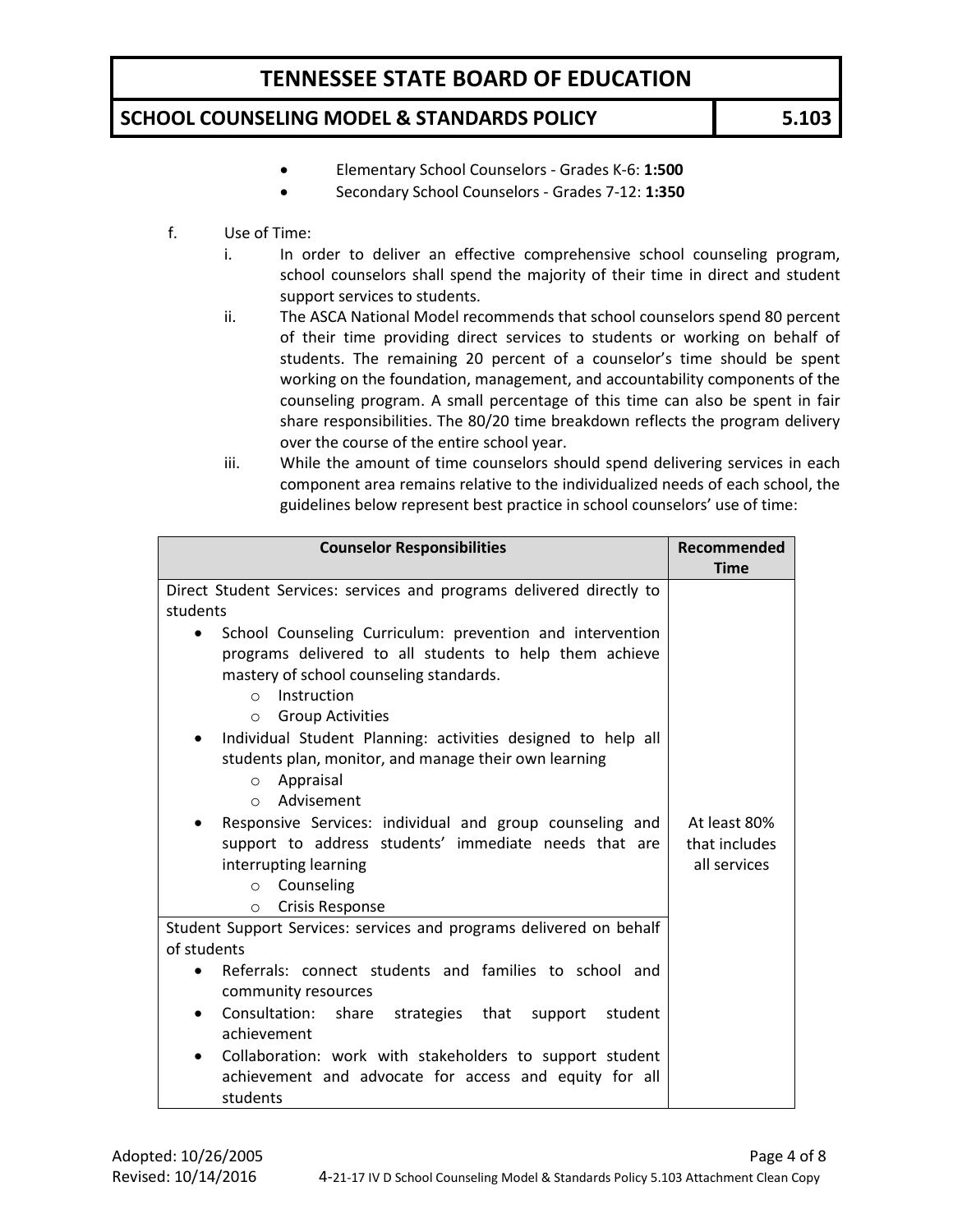### **SCHOOL COUNSELING MODEL & STANDARDS POLICY 5.103**

| Program Management and School Support                                                                                          |              |  |
|--------------------------------------------------------------------------------------------------------------------------------|--------------|--|
| Program Foundation: planning of the counseling program<br>$\bullet$                                                            |              |  |
| Management: assessments, tools, and systems used to<br>$\bullet$<br>efficiently and effectively deliver the counseling program | No more than |  |
| Accountability: analysis of program to determine effectiveness<br>$\bullet$                                                    | 20%          |  |
| Fair-share responsibility: responsibilities all school staff share<br>$\bullet$                                                |              |  |
| to ensure the smooth operation of the school                                                                                   |              |  |

- iv. To ensure that the school operates effectively, school counselors are expected to participate in "fair share" responsibilities at the same level as all members of the school staff.
- g. Appropriate School Counseling Activities:
	- i. Responsibilities shall align to the school counselor's training and expertise so that all students will benefit from the counseling program as well as master the school counseling standards.
	- ii. A school counselor shall not be used as the teacher of record for content courses or for the delivery of academic interventions.
	- iii. School counselors may assist with the actual implementation of a school wide standardized testing program; however, school counselors shall not be responsible for the management or overall administration of said testing program.
	- iv. A list of activities that are appropriate for school counselors, as well as examples of activities that should be reassigned to other school staff, is included in the *Tennessee Comprehensive School Counseling Implementation Guide* developed by the Tennessee Department of Education*.*

### 3. TENNESSEE SCHOOL COUNSELING STANDARDS

The Tennessee School Counseling Student Standards describe the attitudes, knowledge, skills, and experiences that students need to achieve academic success, social and emotional development, and college and career readiness.

The standards are organized in three broad domains: academic development, social and emotional development, and college and career readiness. These domains promote the attitudes, knowledge, skills, and experiences that enhance the learning process and create a culture of college and career readiness for all students. The definitions of each domain are as follows:

Academic Development: Standards guiding school counseling programs to implement strategies and activities to support and maximize each student's ability to learn.

Social and Emotional Development: Standards guiding school counseling programs to help students manage emotions and learn and apply appropriate interpersonal skills.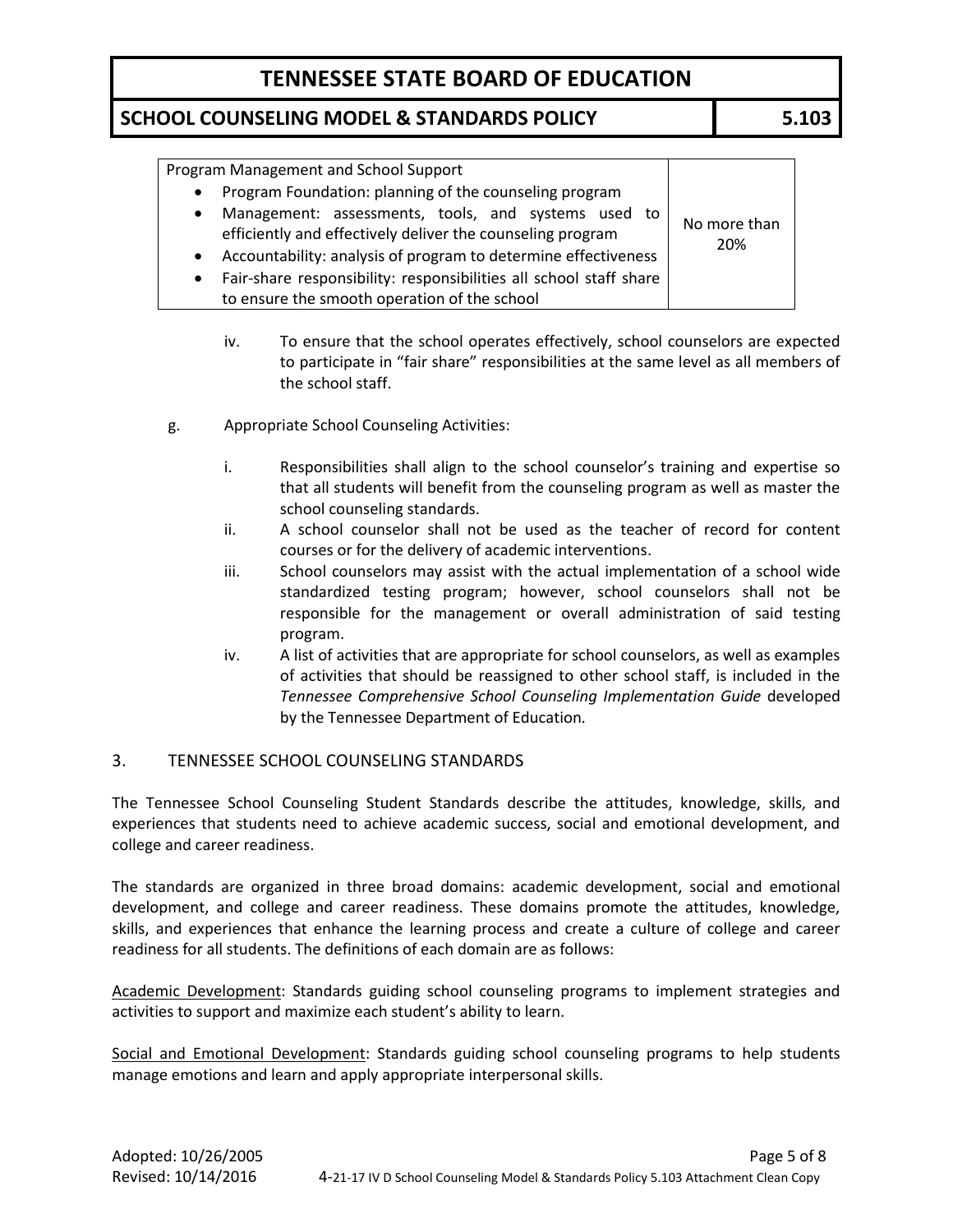### **SCHOOL COUNSELING MODEL & STANDARDS POLICY 5.103**

College and Career Readiness: Standards guiding school counseling programs to help students understand the connection between school and the world of work and to plan for and make a successful transition from school to postsecondary education and the work force.

#### **Academic Standards**

*Standards guiding school counseling programs to implement strategies and activities to support and maximize each student's ability to learn.*

| <b>Attitudes:</b><br>$\checkmark$<br>✓<br>✓<br>✓<br>AA1. Improve academic self-concept<br>$\overline{\checkmark}$<br>$\overline{\checkmark}$<br>✓<br>$\overline{\checkmark}$<br>AA2. Display positive attitude toward work and learning<br>$\overline{\checkmark}$<br>✓<br>✓<br>$\checkmark$<br>AA3. Develop high expectations for achievement<br>$\overline{\checkmark}$<br>$\overline{\checkmark}$<br>✓<br>$\checkmark$<br>AA4. Apply self-motivation and self-direction to learning<br>$\overline{\checkmark}$<br>$\checkmark$<br>$\checkmark$<br>✓<br>AA5. Model a sense of belonging in the school environment<br>✓<br>$\checkmark$<br>$\checkmark$<br>$\checkmark$<br>AA6. Build aspirations for postsecondary education and training<br>Knowledge:<br>AK1. Specify high school graduation requirements, including pathway of<br>$\checkmark$<br>✓<br>study<br>AK2. Describe the benefits of education for career, life management, and<br>✓<br>✓<br>✓<br>personal and professional satisfaction<br>AK3. Articulate belief that postsecondary education and life-long learning<br>✓<br>✓<br>are necessary for long-term career success<br>Skills:<br>AS1. Use test-taking, time management, organizational, and study skills to<br>✓<br>✓<br>✓<br>✓<br>improve academic achievement<br>$\overline{\checkmark}$<br>$\checkmark$<br>$\checkmark$<br>$\checkmark$<br>AS2. Work independently<br>$\overline{\checkmark}$<br>$\overline{\checkmark}$<br>✓<br>$\checkmark$<br>AS3. Develop and practice effective technology skills<br>✓<br>$\checkmark$<br>$\checkmark$<br>AS4. Utilize resources to overcome barriers to learning<br>✓<br>$\overline{\checkmark}$<br>$\checkmark$<br>$\checkmark$<br>$\checkmark$<br>AS5. Exhibit creativity<br>$\checkmark$<br>$\checkmark$<br>$\checkmark$<br>$\checkmark$<br>AS6. Set, evaluate progress toward, and achieve long and short term goals<br>AS7. Demonstrate critical thinking and decision making skills to make<br>$\checkmark$<br>✓<br>✓<br>✓<br>informed decisions<br><b>Experiences:</b><br>✓<br>✓<br>✓<br>✓<br>AE1. Experience academic growth and success<br>$\overline{\checkmark}$<br>$\overline{\checkmark}$<br>✓<br>AE2. Engage and persevere in challenging coursework<br>AE3. Create a secondary educational plan that includes transition to<br>postsecondary education and the workforce<br>✓<br>✓ | <b>Academic Standards</b>                                    | $K-2$ | $3 - 5$ | $6 - 8$ | $9 - 12$ |
|----------------------------------------------------------------------------------------------------------------------------------------------------------------------------------------------------------------------------------------------------------------------------------------------------------------------------------------------------------------------------------------------------------------------------------------------------------------------------------------------------------------------------------------------------------------------------------------------------------------------------------------------------------------------------------------------------------------------------------------------------------------------------------------------------------------------------------------------------------------------------------------------------------------------------------------------------------------------------------------------------------------------------------------------------------------------------------------------------------------------------------------------------------------------------------------------------------------------------------------------------------------------------------------------------------------------------------------------------------------------------------------------------------------------------------------------------------------------------------------------------------------------------------------------------------------------------------------------------------------------------------------------------------------------------------------------------------------------------------------------------------------------------------------------------------------------------------------------------------------------------------------------------------------------------------------------------------------------------------------------------------------------------------------------------------------------------------------------------------------------------------------------------------------------------------------------------------------------------------------------------------------------------------------------------------------------------------------------------------------------|--------------------------------------------------------------|-------|---------|---------|----------|
|                                                                                                                                                                                                                                                                                                                                                                                                                                                                                                                                                                                                                                                                                                                                                                                                                                                                                                                                                                                                                                                                                                                                                                                                                                                                                                                                                                                                                                                                                                                                                                                                                                                                                                                                                                                                                                                                                                                                                                                                                                                                                                                                                                                                                                                                                                                                                                      |                                                              |       |         |         |          |
|                                                                                                                                                                                                                                                                                                                                                                                                                                                                                                                                                                                                                                                                                                                                                                                                                                                                                                                                                                                                                                                                                                                                                                                                                                                                                                                                                                                                                                                                                                                                                                                                                                                                                                                                                                                                                                                                                                                                                                                                                                                                                                                                                                                                                                                                                                                                                                      |                                                              |       |         |         |          |
|                                                                                                                                                                                                                                                                                                                                                                                                                                                                                                                                                                                                                                                                                                                                                                                                                                                                                                                                                                                                                                                                                                                                                                                                                                                                                                                                                                                                                                                                                                                                                                                                                                                                                                                                                                                                                                                                                                                                                                                                                                                                                                                                                                                                                                                                                                                                                                      |                                                              |       |         |         |          |
|                                                                                                                                                                                                                                                                                                                                                                                                                                                                                                                                                                                                                                                                                                                                                                                                                                                                                                                                                                                                                                                                                                                                                                                                                                                                                                                                                                                                                                                                                                                                                                                                                                                                                                                                                                                                                                                                                                                                                                                                                                                                                                                                                                                                                                                                                                                                                                      |                                                              |       |         |         |          |
|                                                                                                                                                                                                                                                                                                                                                                                                                                                                                                                                                                                                                                                                                                                                                                                                                                                                                                                                                                                                                                                                                                                                                                                                                                                                                                                                                                                                                                                                                                                                                                                                                                                                                                                                                                                                                                                                                                                                                                                                                                                                                                                                                                                                                                                                                                                                                                      |                                                              |       |         |         |          |
|                                                                                                                                                                                                                                                                                                                                                                                                                                                                                                                                                                                                                                                                                                                                                                                                                                                                                                                                                                                                                                                                                                                                                                                                                                                                                                                                                                                                                                                                                                                                                                                                                                                                                                                                                                                                                                                                                                                                                                                                                                                                                                                                                                                                                                                                                                                                                                      |                                                              |       |         |         |          |
|                                                                                                                                                                                                                                                                                                                                                                                                                                                                                                                                                                                                                                                                                                                                                                                                                                                                                                                                                                                                                                                                                                                                                                                                                                                                                                                                                                                                                                                                                                                                                                                                                                                                                                                                                                                                                                                                                                                                                                                                                                                                                                                                                                                                                                                                                                                                                                      |                                                              |       |         |         |          |
|                                                                                                                                                                                                                                                                                                                                                                                                                                                                                                                                                                                                                                                                                                                                                                                                                                                                                                                                                                                                                                                                                                                                                                                                                                                                                                                                                                                                                                                                                                                                                                                                                                                                                                                                                                                                                                                                                                                                                                                                                                                                                                                                                                                                                                                                                                                                                                      |                                                              |       |         |         |          |
|                                                                                                                                                                                                                                                                                                                                                                                                                                                                                                                                                                                                                                                                                                                                                                                                                                                                                                                                                                                                                                                                                                                                                                                                                                                                                                                                                                                                                                                                                                                                                                                                                                                                                                                                                                                                                                                                                                                                                                                                                                                                                                                                                                                                                                                                                                                                                                      |                                                              |       |         |         |          |
|                                                                                                                                                                                                                                                                                                                                                                                                                                                                                                                                                                                                                                                                                                                                                                                                                                                                                                                                                                                                                                                                                                                                                                                                                                                                                                                                                                                                                                                                                                                                                                                                                                                                                                                                                                                                                                                                                                                                                                                                                                                                                                                                                                                                                                                                                                                                                                      |                                                              |       |         |         |          |
|                                                                                                                                                                                                                                                                                                                                                                                                                                                                                                                                                                                                                                                                                                                                                                                                                                                                                                                                                                                                                                                                                                                                                                                                                                                                                                                                                                                                                                                                                                                                                                                                                                                                                                                                                                                                                                                                                                                                                                                                                                                                                                                                                                                                                                                                                                                                                                      |                                                              |       |         |         |          |
|                                                                                                                                                                                                                                                                                                                                                                                                                                                                                                                                                                                                                                                                                                                                                                                                                                                                                                                                                                                                                                                                                                                                                                                                                                                                                                                                                                                                                                                                                                                                                                                                                                                                                                                                                                                                                                                                                                                                                                                                                                                                                                                                                                                                                                                                                                                                                                      |                                                              |       |         |         |          |
|                                                                                                                                                                                                                                                                                                                                                                                                                                                                                                                                                                                                                                                                                                                                                                                                                                                                                                                                                                                                                                                                                                                                                                                                                                                                                                                                                                                                                                                                                                                                                                                                                                                                                                                                                                                                                                                                                                                                                                                                                                                                                                                                                                                                                                                                                                                                                                      |                                                              |       |         |         |          |
|                                                                                                                                                                                                                                                                                                                                                                                                                                                                                                                                                                                                                                                                                                                                                                                                                                                                                                                                                                                                                                                                                                                                                                                                                                                                                                                                                                                                                                                                                                                                                                                                                                                                                                                                                                                                                                                                                                                                                                                                                                                                                                                                                                                                                                                                                                                                                                      |                                                              |       |         |         |          |
|                                                                                                                                                                                                                                                                                                                                                                                                                                                                                                                                                                                                                                                                                                                                                                                                                                                                                                                                                                                                                                                                                                                                                                                                                                                                                                                                                                                                                                                                                                                                                                                                                                                                                                                                                                                                                                                                                                                                                                                                                                                                                                                                                                                                                                                                                                                                                                      |                                                              |       |         |         |          |
|                                                                                                                                                                                                                                                                                                                                                                                                                                                                                                                                                                                                                                                                                                                                                                                                                                                                                                                                                                                                                                                                                                                                                                                                                                                                                                                                                                                                                                                                                                                                                                                                                                                                                                                                                                                                                                                                                                                                                                                                                                                                                                                                                                                                                                                                                                                                                                      |                                                              |       |         |         |          |
|                                                                                                                                                                                                                                                                                                                                                                                                                                                                                                                                                                                                                                                                                                                                                                                                                                                                                                                                                                                                                                                                                                                                                                                                                                                                                                                                                                                                                                                                                                                                                                                                                                                                                                                                                                                                                                                                                                                                                                                                                                                                                                                                                                                                                                                                                                                                                                      |                                                              |       |         |         |          |
|                                                                                                                                                                                                                                                                                                                                                                                                                                                                                                                                                                                                                                                                                                                                                                                                                                                                                                                                                                                                                                                                                                                                                                                                                                                                                                                                                                                                                                                                                                                                                                                                                                                                                                                                                                                                                                                                                                                                                                                                                                                                                                                                                                                                                                                                                                                                                                      |                                                              |       |         |         |          |
|                                                                                                                                                                                                                                                                                                                                                                                                                                                                                                                                                                                                                                                                                                                                                                                                                                                                                                                                                                                                                                                                                                                                                                                                                                                                                                                                                                                                                                                                                                                                                                                                                                                                                                                                                                                                                                                                                                                                                                                                                                                                                                                                                                                                                                                                                                                                                                      |                                                              |       |         |         |          |
|                                                                                                                                                                                                                                                                                                                                                                                                                                                                                                                                                                                                                                                                                                                                                                                                                                                                                                                                                                                                                                                                                                                                                                                                                                                                                                                                                                                                                                                                                                                                                                                                                                                                                                                                                                                                                                                                                                                                                                                                                                                                                                                                                                                                                                                                                                                                                                      |                                                              |       |         |         |          |
|                                                                                                                                                                                                                                                                                                                                                                                                                                                                                                                                                                                                                                                                                                                                                                                                                                                                                                                                                                                                                                                                                                                                                                                                                                                                                                                                                                                                                                                                                                                                                                                                                                                                                                                                                                                                                                                                                                                                                                                                                                                                                                                                                                                                                                                                                                                                                                      |                                                              |       |         |         |          |
|                                                                                                                                                                                                                                                                                                                                                                                                                                                                                                                                                                                                                                                                                                                                                                                                                                                                                                                                                                                                                                                                                                                                                                                                                                                                                                                                                                                                                                                                                                                                                                                                                                                                                                                                                                                                                                                                                                                                                                                                                                                                                                                                                                                                                                                                                                                                                                      |                                                              |       |         |         |          |
|                                                                                                                                                                                                                                                                                                                                                                                                                                                                                                                                                                                                                                                                                                                                                                                                                                                                                                                                                                                                                                                                                                                                                                                                                                                                                                                                                                                                                                                                                                                                                                                                                                                                                                                                                                                                                                                                                                                                                                                                                                                                                                                                                                                                                                                                                                                                                                      |                                                              |       |         |         |          |
|                                                                                                                                                                                                                                                                                                                                                                                                                                                                                                                                                                                                                                                                                                                                                                                                                                                                                                                                                                                                                                                                                                                                                                                                                                                                                                                                                                                                                                                                                                                                                                                                                                                                                                                                                                                                                                                                                                                                                                                                                                                                                                                                                                                                                                                                                                                                                                      | AE4. Participate in enrichment or extracurricular activities |       |         |         |          |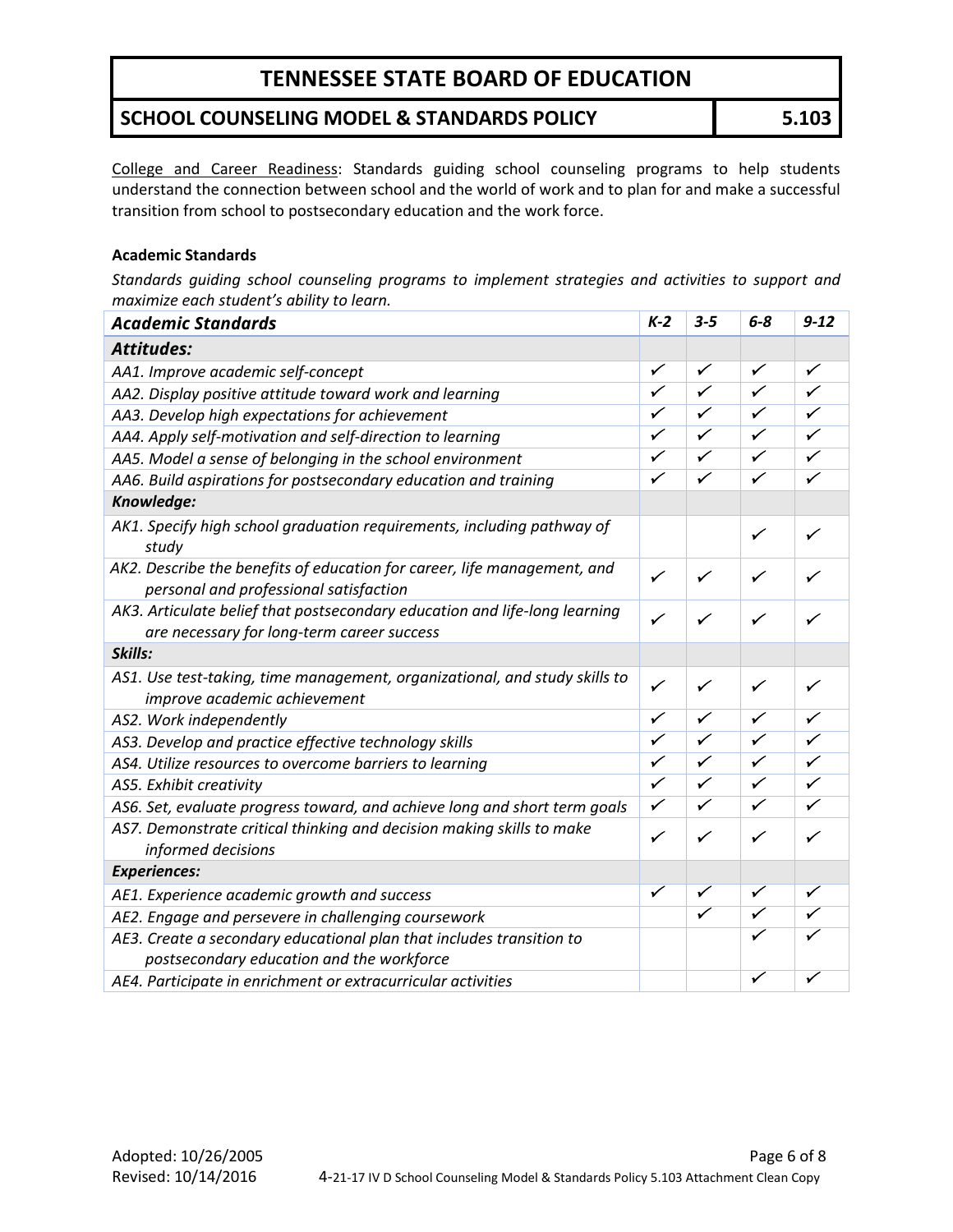## **SCHOOL COUNSELING MODEL & STANDARDS POLICY 5.103**

#### **Social and Emotional Development Standards**

*Standards guiding school counseling programs to help students manage emotions and learn and apply interpersonal skills.*

| <b>Social and Emotional Standards</b>                                                                                                                        | $K-2$        | $3 - 5$      | $6 - 8$                 | $9 - 12$                |
|--------------------------------------------------------------------------------------------------------------------------------------------------------------|--------------|--------------|-------------------------|-------------------------|
| <b>Attitudes:</b>                                                                                                                                            |              |              |                         |                         |
| SA1. Develop positive attitudes toward self as a unique and worthy<br>person                                                                                 | $\checkmark$ | ✓            | ✓                       | ✓                       |
| SA2. Develop positive attitudes toward others as unique and<br>worthy people                                                                                 | ✓            | ✓            | ✓                       | $\checkmark$            |
| SA3. Respect diversity in culture, perspectives, values, and<br>experiences                                                                                  | ✓            | $\checkmark$ | ✓                       | ✓                       |
| SA4. Recognize each person is a part of a diverse local and global<br>community                                                                              | ✓            | ✓            | $\checkmark$            | $\checkmark$            |
| Knowledge:                                                                                                                                                   |              |              |                         |                         |
| SK1. Develop and articulate personal values, attitudes, and beliefs                                                                                          |              |              | $\checkmark$            | $\checkmark$            |
| SK2. Compare and contrast healthy and unhealthy behaviors                                                                                                    | ✓            |              | $\checkmark$            |                         |
| SK3. Distinguish appropriate behaviors for a variety of settings and<br>situations                                                                           | $\checkmark$ | ✓            | ✓                       |                         |
| Skills:                                                                                                                                                      |              |              |                         |                         |
| SS1. Make ethical decisions and practice social responsibility                                                                                               |              |              | $\checkmark$            | ✓                       |
| SS2. Advocate for self in multiple settings using assertiveness skills                                                                                       | ✓            | ✓            | $\checkmark$            | $\overline{\checkmark}$ |
| SS3. Demonstrate empathy toward others                                                                                                                       | ✓            |              | $\overline{\checkmark}$ | ✓                       |
| SS4. Effectively collaborate with others, cooperate with diverse<br>perspectives, and communicate effectively in a variety of<br>situations                  | $\checkmark$ | ✓            | ✓                       | ✓                       |
| SS5. Exercise personal safety skills, including refusal skills                                                                                               | ✓            |              | ✓                       | ✓                       |
| SS6. Assume responsibility for choices and consequences                                                                                                      |              | $\checkmark$ | $\bar{\checkmark}$      | ✓                       |
| SS7. Positively manage behavior and choices by applying self-<br>discipline and self-control                                                                 | ✓            | ✓            | ✓                       | ✓                       |
| SS8. Persevere through challenges to achieve goals                                                                                                           |              |              |                         | ✓                       |
| SS9. Select and utilize appropriate coping skills in the face of a<br>specific challenge                                                                     | ✓            | ✓            | $\checkmark$            | ✓                       |
| SS10. Appropriately utilize social media to enhance learning,<br>develop positive relationships, communicate, and engage in<br>age appropriate entertainment |              | ✓            | $\checkmark$            |                         |
| <b>Experiences:</b>                                                                                                                                          |              |              |                         |                         |
| SE1. Participate in service projects, service learning, and/or<br>philanthropic activities                                                                   |              |              |                         |                         |
| SE2. Work effectively in diverse groups by developing and<br>employing leadership and teamwork skills                                                        | ✓            |              |                         |                         |
| SE3. Explore cultural, ethnic, philosophical, or demographical<br>differences in a safe, positive, and nurturing environment                                 | $\checkmark$ |              |                         |                         |
| SE4. Create and sustain positive, supportive, and appropriate<br>relationships with peers and adults that support success                                    |              |              |                         |                         |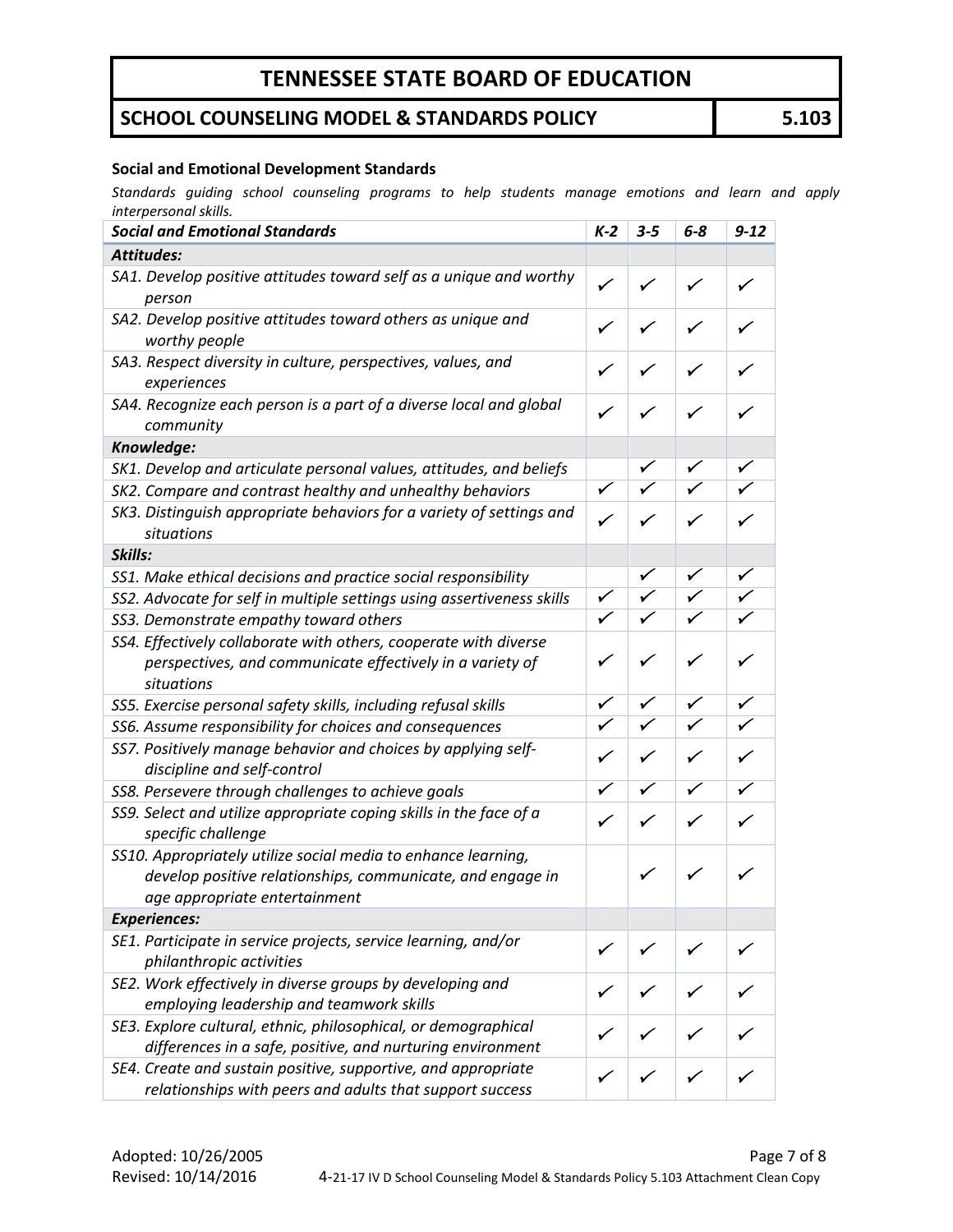### **SCHOOL COUNSELING MODEL & STANDARDS POLICY 5.103**

#### **College and Career Readiness Standards**

*Standards guiding school counseling programs to help students understand the connection between school and work as well as plan for and make a successful transition to postsecondary education, training, or the workforce.*

| <b>College and Career Readiness Standards</b>                                                                                                                 | $K-2$        | $3 - 5$      | $6-8$        | $9 - 12$     |
|---------------------------------------------------------------------------------------------------------------------------------------------------------------|--------------|--------------|--------------|--------------|
| <b>Attitudes:</b>                                                                                                                                             |              |              |              |              |
| CA1. Develop and articulate postsecondary education and career<br>aspirations                                                                                 | ✓            | ✓            | $\checkmark$ | $\checkmark$ |
| CA2. Articulate that career development occurs across the lifespan                                                                                            |              |              |              |              |
| CA3. Reflect on progress toward goals, display a growth mindset,<br>and accept feedback to improve knowledge, skills, and<br>abilities in order to meet goals | ✓            |              | $\checkmark$ |              |
| Knowledge:                                                                                                                                                    |              |              |              |              |
| CK1. Research and appraise characteristics of a variety of<br>traditional and nontraditional occupations                                                      | ✓            | $\checkmark$ | $\checkmark$ | ✓            |
| CK2. Articulate how personal abilities, skills, interests, and<br>motivations influence values, choices, and plans                                            |              |              |              |              |
| CK3. Articulate the importance of responsibility, dependability,<br>punctuality, integrity, and effort in the workplace                                       |              |              |              |              |
| CK4. Research and summarize the education and training needed<br>to achieve specified career goals                                                            |              | ✓            | $\checkmark$ |              |
| CK5. Examine and utilize resources for college affordability<br>planning                                                                                      |              |              | ✓            |              |
| CK6. Research, select, and participate in postsecondary admissions<br>and scholarship applications processes                                                  |              |              |              | ✓            |
| Skills:                                                                                                                                                       |              |              |              |              |
| CS1. Develop skills to locate, evaluate and interpret career<br>information                                                                                   | ✓            | ✓            | ✓            | $\checkmark$ |
| CS2. Balance school, home, and community activities effectively                                                                                               |              |              |              |              |
| CS3. Utilize internal and external resources to manage transitions<br>and adapt to changing situations/responsibilities                                       | ✓            |              |              |              |
| CS4. Communicate effectively using oral, written, and listening<br>communications skills                                                                      |              |              |              |              |
| CS5. Set clear, ambitious, and obtainable postsecondary goals                                                                                                 |              |              |              |              |
| <b>Experiences:</b>                                                                                                                                           |              |              |              |              |
| CE1. Participate in career and postsecondary institution<br>exploration activities                                                                            | $\checkmark$ | ✓            | $\checkmark$ |              |
| CE2. Assess and modify educational plan to support changes in<br>educational and career goals                                                                 |              |              | ✓            |              |
| CE3. Pursue and develop competency in areas of career interest                                                                                                |              |              |              |              |
| CE4. Participate in college and career assessments                                                                                                            |              |              | ✓            |              |
| CE5. Complete the FAFSA                                                                                                                                       |              |              |              |              |
| CE6. Submit at least one postsecondary education, training, or<br>workplace application; participate in TNPromise program, if<br>applicable                   |              |              |              |              |